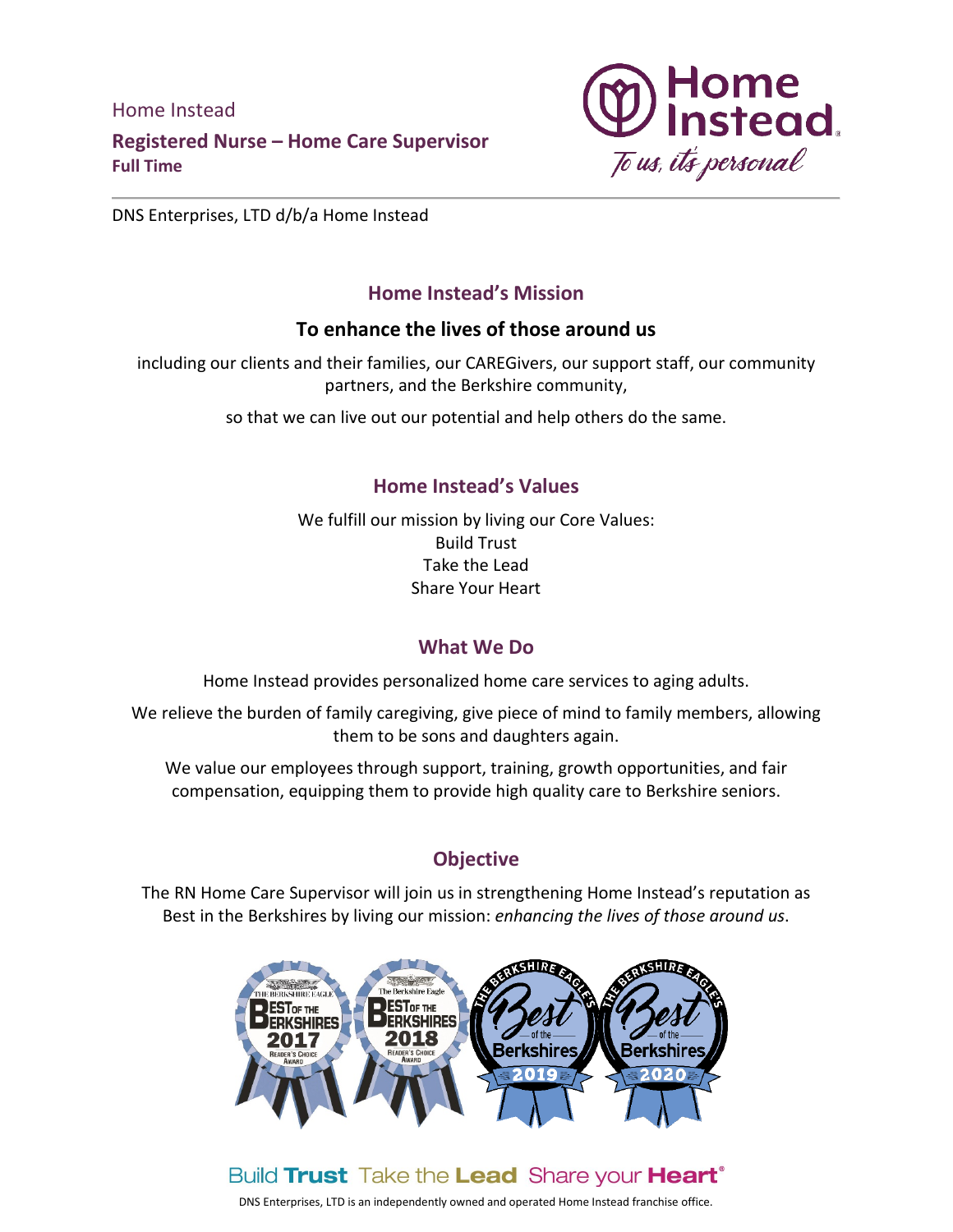

| <b>Primary Responsibilities</b>                                                                                                                                                         | <b>Competencies</b>        |
|-----------------------------------------------------------------------------------------------------------------------------------------------------------------------------------------|----------------------------|
| Provide support, supervision, recommendations and                                                                                                                                       | Influencing                |
| education to CAREGivers, clients and family members. You                                                                                                                                | Persuading                 |
| will be required to:                                                                                                                                                                    | Teamwork and               |
| Communicate with stakeholders via telephone, Zoom,                                                                                                                                      | collaboration              |
| Home Instead's Home Care Tablet, and in person visits.                                                                                                                                  | Interpersonal              |
| Counsel stakeholders regarding their concerns.<br>Provide feedback regarding your observations.                                                                                         | communication              |
| Provide recommendations on increased service hours                                                                                                                                      | Living Home Instead        |
| when necessary.                                                                                                                                                                         | Strong clinical skills     |
| Develop and maintain positive relationships with all clients                                                                                                                            | Holding people accountable |
| and CAREGivers through phone calls, cards, and special                                                                                                                                  | Technological competence   |
| events                                                                                                                                                                                  |                            |
| Perform routine Quality Visits with clients in person or over                                                                                                                           | Influencing                |
| the phone according to the QV frequency guidelines. You will                                                                                                                            | Persuading                 |
| be required to:                                                                                                                                                                         | Teamwork and               |
| Recognize and pursue opportunities to modify service                                                                                                                                    | collaboration              |
| plans to best support the ongoing needs of clients                                                                                                                                      | Interpersonal              |
| Counsel clients and families on quality assurance concerns<br>٠<br>and recommendations                                                                                                  | communication              |
| Counsel CAREGivers on quality assurance concerns after                                                                                                                                  | Living Home Instead        |
| visiting clients                                                                                                                                                                        | Strong clinical skills     |
| Enter and maintain accurate client and CAREGiver                                                                                                                                        | Holding people accountable |
| records, both electronic and paper                                                                                                                                                      |                            |
| Work with other team members to coordinate various                                                                                                                                      |                            |
| aspects of a client's care                                                                                                                                                              |                            |
| Perform a Personal Care Assessment for new clients and when                                                                                                                             | Influencing                |
| an existing client is returning home after a hospitalization or                                                                                                                         | Persuading                 |
| rehabilitation stay. You will be required to:                                                                                                                                           | Interpersonal              |
| meet with clients and family members in their home,<br>hospital or rehabilitation setting to discuss their needs and<br>provide solutions in the form of a service plan and<br>schedule | communication              |
|                                                                                                                                                                                         | Teamwork and               |
|                                                                                                                                                                                         | collaboration              |
| assess the client's functional capability, determining if they                                                                                                                          | Strong clinical skills     |
| can bear 50% of their weight                                                                                                                                                            | Technological competence   |

## Build Trust Take the Lead Share your Heart®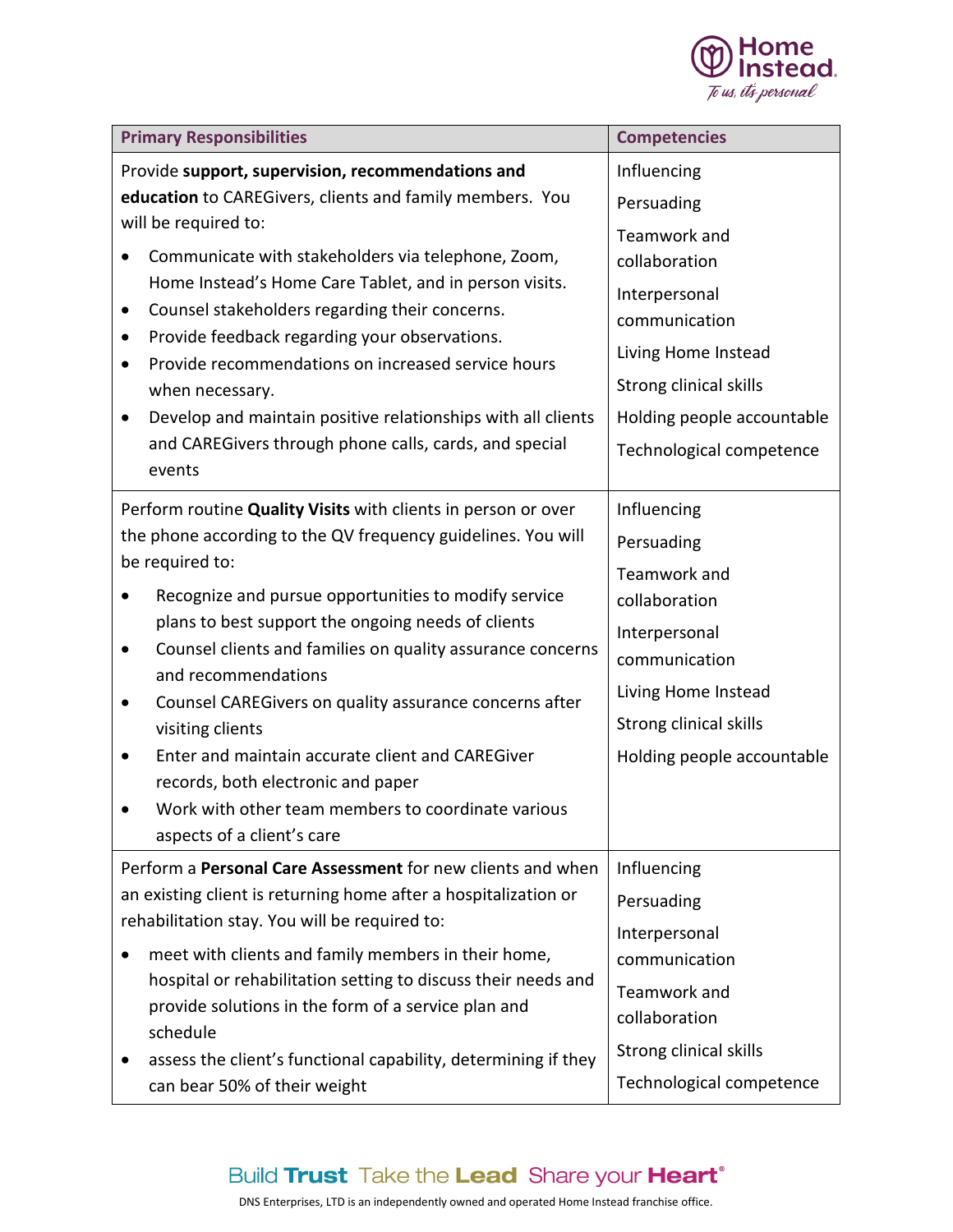

| help persuade clients and family of their care needs         |                            |
|--------------------------------------------------------------|----------------------------|
| necessary to stay home safely                                |                            |
| Update the plan of care in ClearCare                         |                            |
| Counsel CAREGivers on the updated plan of care               |                            |
| Manage Home Instead's COVID Safety Program for               | Decisive judgement         |
| CAREGivers and clients. You will be required to:             | Strong clinical skills     |
| Keep up to date with current COVID safety guidelines         | Interpersonal              |
| pertaining to home care.                                     | communication              |
| Communicate with and counsel CAREGivers, clients and         | Organization               |
| family members on concerns, exposure, travel and             | Change readiness           |
| vaccination opportunities.                                   |                            |
| Manage supply and distribution of PPE.                       |                            |
|                                                              |                            |
| Participate in Training Home Instead CAREGivers. You will be | Coaching and developing    |
| required to:                                                 | others                     |
| Deliver Home Instead's in-house personal care training       | <b>Presentation skills</b> |
| program to new recruits.                                     |                            |
| Evaluate personal care skills of Home Instead CAREGivers.    |                            |
| Train CAREGivers on special equipment as needed.             |                            |
| Prepare and deliver on-going in-service trainings from time  |                            |
| to time.                                                     |                            |

#### **Secondary Responsibilities:**

- Conduct service inquiry telephone calls with potential clients and family members.
- Conduct Care Consultations with potential clients and family members in their home.
- Use Home Instead's electronic form online platform.
- Create content for the CAREGiver website through monthly blogs.
- Help implement Home Instead's new Home Care Tablet program.
- Participate as needed in CAREGiver meetings.
- Maintain regular attendance to execute job responsibilities.
- Carry out back up on call responsibilities.
- Perform any and all other functions and responsibilities deemed necessary.

## Build Trust Take the Lead Share your Heart<sup>®</sup>